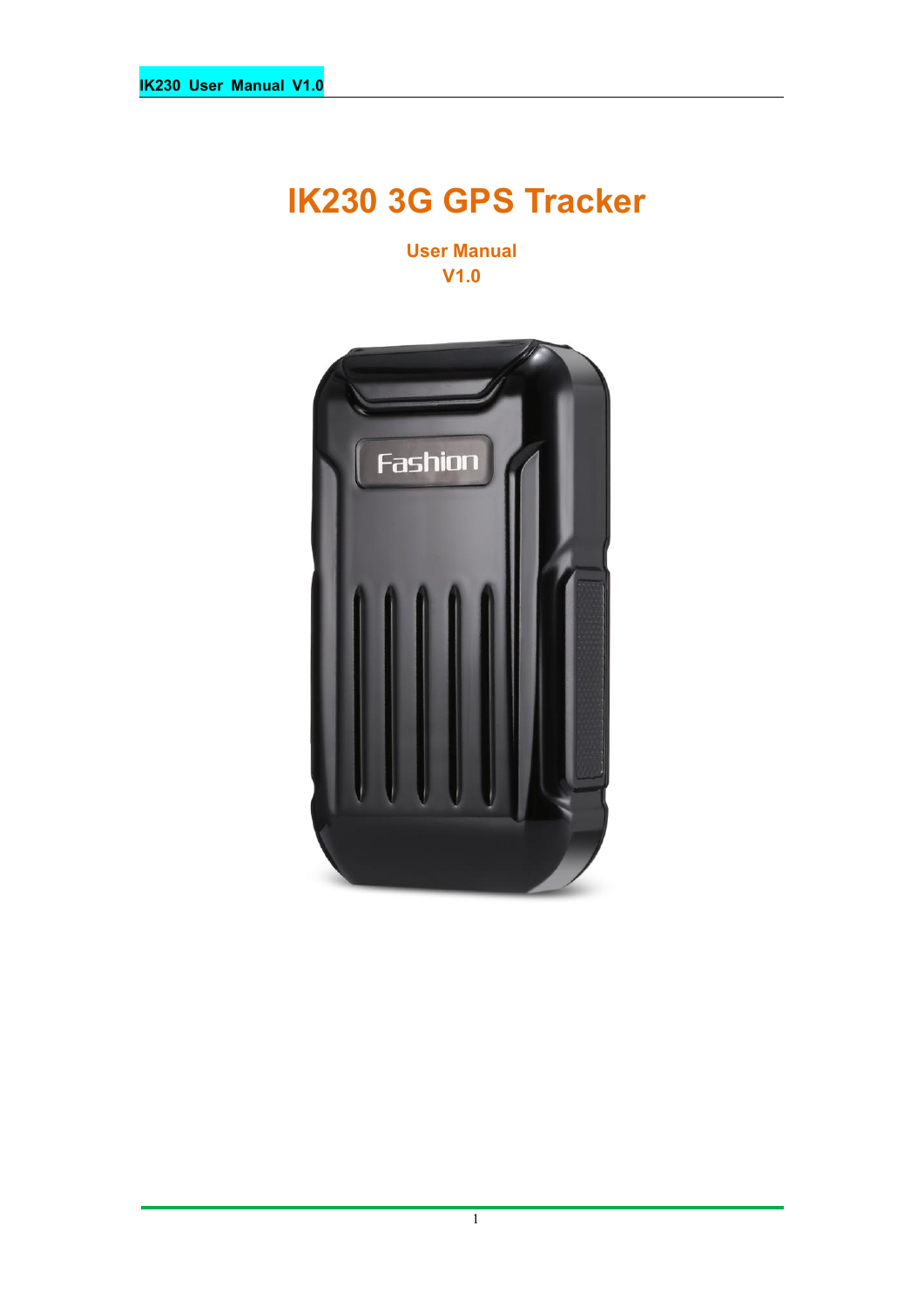## **Preface**

Congratulations on choosing the icar GPS IK230 3G Asset GPS tracker. This manual shows how to easily program and setup the tracker for best results. Make sure to read this manual carefully before using this product, so as to avoid delays or confusion with it's operation. Please note that specifications and instructions are subject to change without notice to facilitate product improvement. Updates and changes will be integrated into the latest release. The manufacturer assumes no responsibility for any errors or omissions in outdated documents.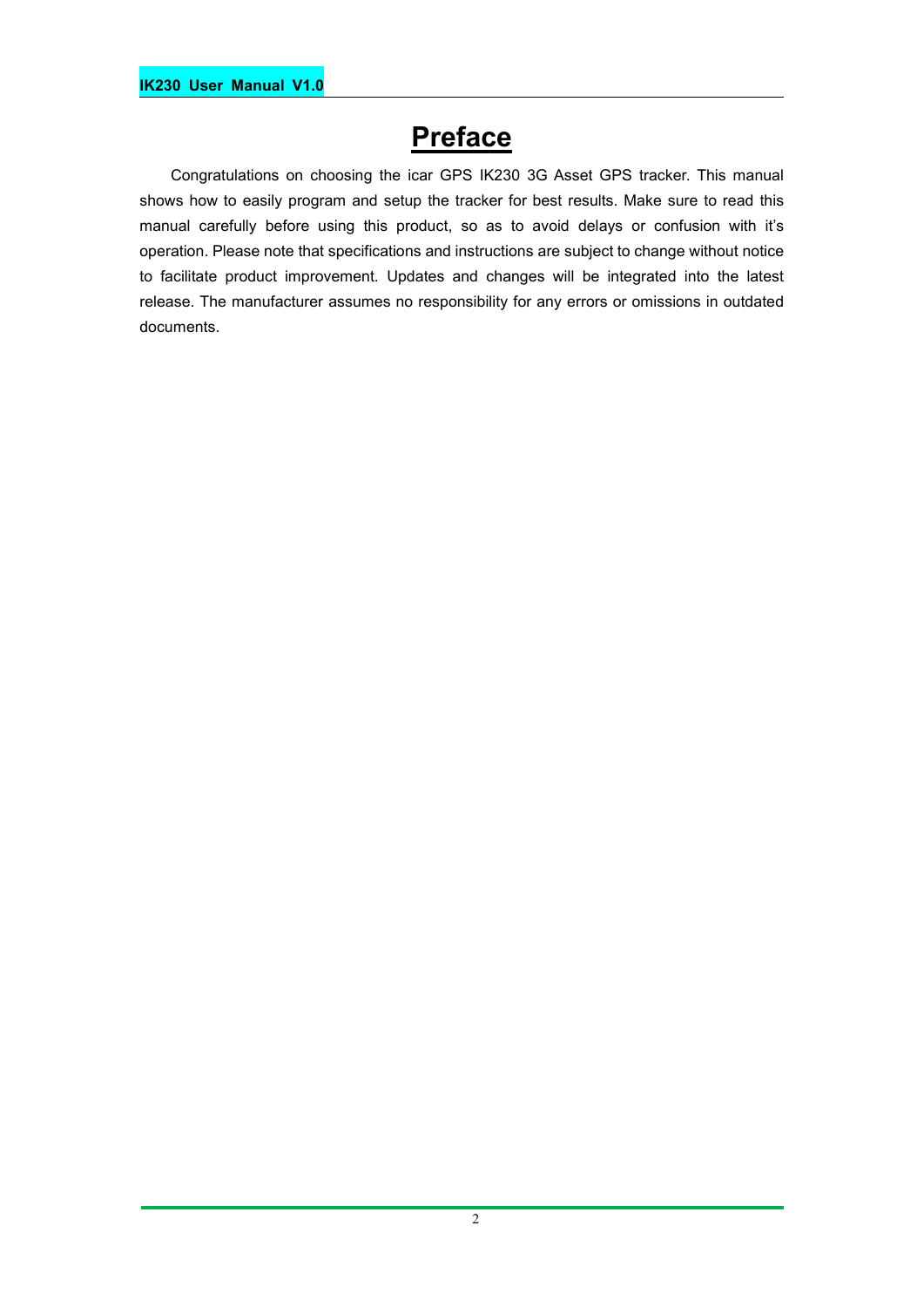## **1. Overview**

IK230 is a 3G Asset GPS tracker.

#### **2. Features**

- Real-timing tracking
- **•** GPS+WiFi Positioning
- **•** History record check
- Geo-Fence alarm
- Low battery alarm
- Power saving mode
- PC & Mobile App tracking
- Mini Hidden
- IP65 Water resistant
- **•** Remove Alarm
- One way communication

## **3. Applications**

- **•** Luggage tracking
- Container tracking
- **•** Logistics tracking

## **4. Specifications**

| <b>Item</b>                 | <b>Specifications</b>              |
|-----------------------------|------------------------------------|
| Dimension                   | $90*49*26mm$                       |
| Weight                      | 140 <sub>g</sub>                   |
| Charger                     | DC 5V/1A                           |
| Backup battery              | 3.7V 5000mAh                       |
| Power consumption           | 40mA standby current               |
| Working temperature         | $-20^{\circ}$ C to 65 $^{\circ}$ C |
| <b>Item</b>                 | <b>Specifications</b>              |
| <b>Cellular Bands</b>       | GSM: 850/900/1800/1900Mhz          |
| Positioning                 | GPS, AGPS, LBS                     |
| <b>Tracking Sensitivity</b> | -162 dBm                           |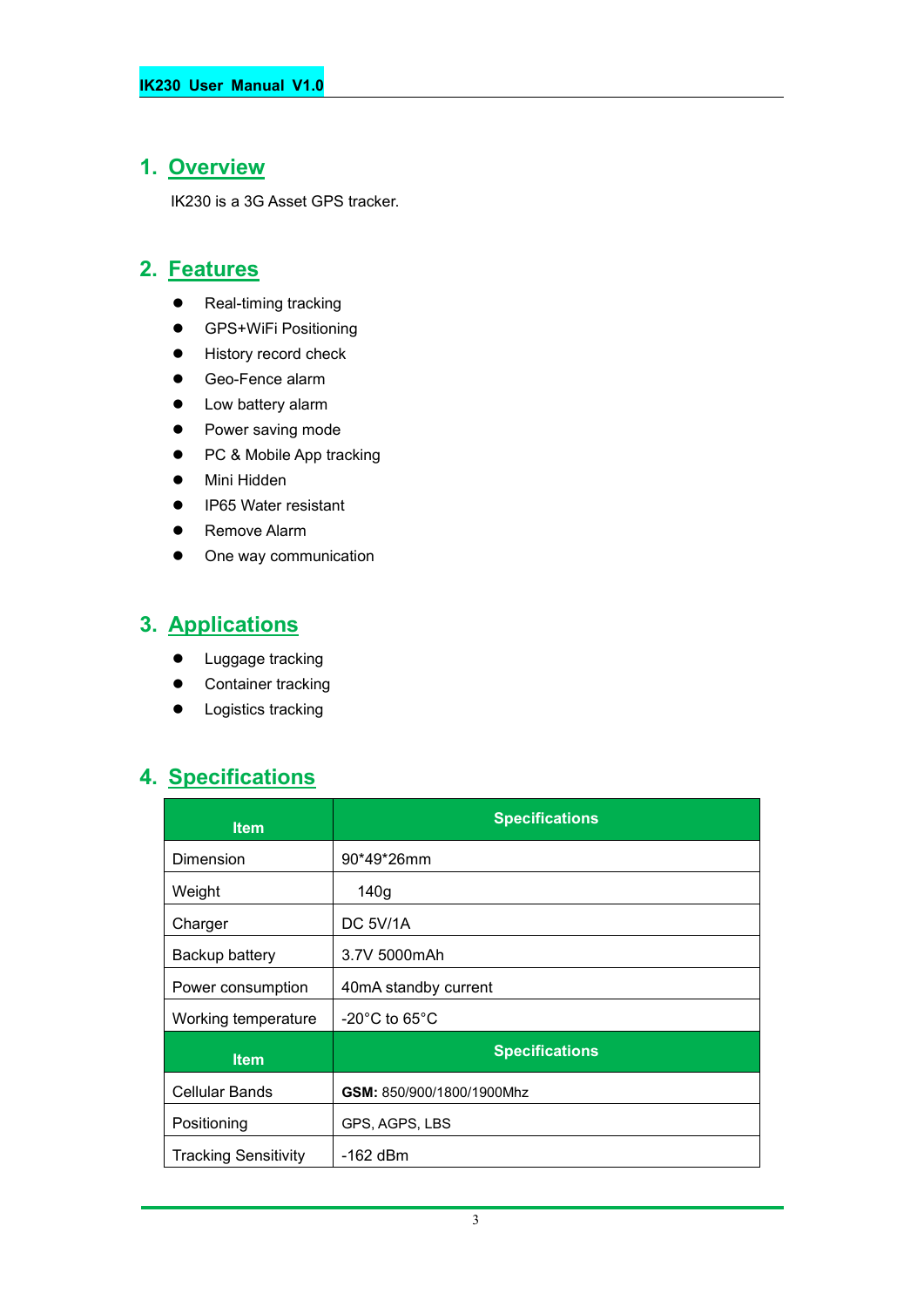#### **IK230 User Manual V1.0**

| Sensor             | Accelerometer  |
|--------------------|----------------|
| -ED                | RED/GREEN/BLUE |
| SIM Card interface | Micro SIM      |
| Waterproof         | IP67           |

#### **5. IK230 interface**



#### **6. In the box**

- 1\* IK230 GPS Tracker
- **1** 1<sup>\*</sup> Quick Start Guide
- 1<sup>\*</sup> Screw Driver
- 1\* Charge Cable

#### **7. Installation**

#### **7.1 SIM Card installation**

- Get ready a **Micro Sim Card** that support **GSM&GPRS** with30MB data per month
- Open the top housing
- $\bullet$  Insert **Sim card** to sim card slot correctly
- Devices would turn on autoly (green led will blinking).
- After that the device will be ready.

#### **7.2 LED Indications**

|             | Flash                       | Fix      | <b>O</b> ff                                 |
|-------------|-----------------------------|----------|---------------------------------------------|
| Green Light | GSM/GPRS conversation start |          | No GPRS signal   Power off or in sleep mode |
| Blue Light  | GPS location successful     |          | No GPRS signal   Power off or in sleep mode |
| Red Light   |                             | charging | Full battery or charged full                |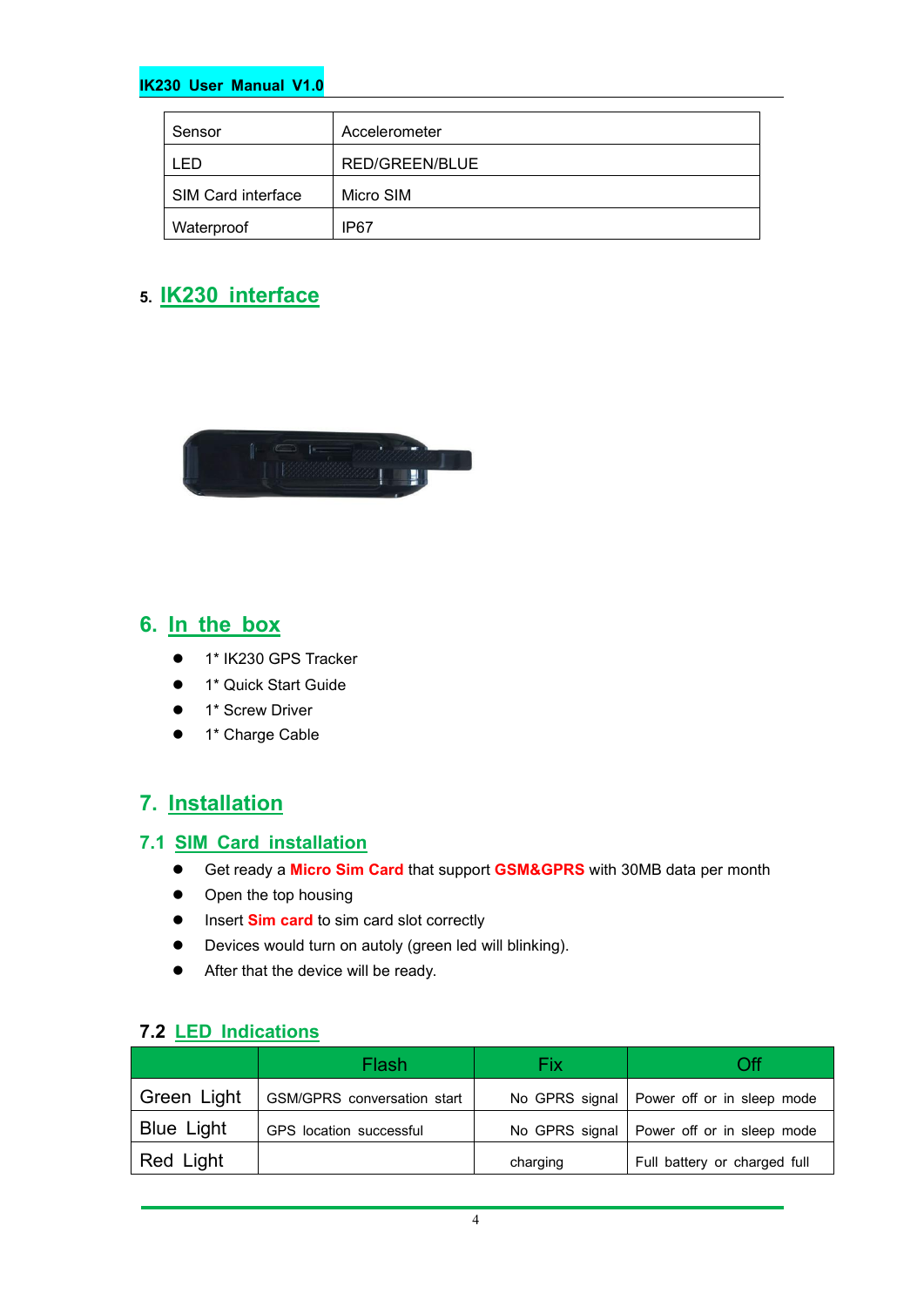#### **8. SMS Commands List**

| Function                  | <b>Command Format</b>                         | <b>Reply</b>                         | for example                               |
|---------------------------|-----------------------------------------------|--------------------------------------|-------------------------------------------|
|                           | apn+123456+space+content                      | apn ok                               | apn123456 cmnet                           |
| <b>APN</b>                | apnuser+123456+space+content                  | apnuser ok                           |                                           |
|                           | apnpasswd+123456+space+content                | apnpasswd ok                         |                                           |
| admin<br>number           | admin123456+space+admin phone number admin ok |                                      | admin123456 186*********                  |
| Domain                    | SZCS,123456,DOMAIN=a.icargps.net:7700         | Domain ok                            | SZCS,123456,DOMAIN=a.icargp<br>s.net:7700 |
| upload<br>frequency       | Upload123456 time(unit/s)                     | OK                                   | Upload123456 10                           |
| Monitor                   | Monitor123456                                 | monitor OK                           | Monitor123456                             |
| Position                  | where                                         | Google map Link                      | where                                     |
| <b>Restart Devic</b><br>e | <b>RST</b>                                    | Device would restart i<br>mmediately | <b>RST</b>                                |
| <b>Check</b>              | Param1                                        | details of device                    | Param1                                    |
| <b>Status</b>             | Status                                        | Status of device                     | Status                                    |
| Back to facto<br>ry       | Format                                        | OK                                   | Format                                    |

#### **9. App & PC Tracking platform**

#### **9.1 App install & Login**

 Search "**ICAR GPS**" in Google Play or iOS store(or scan the following QR code) to download the Mobile APP;



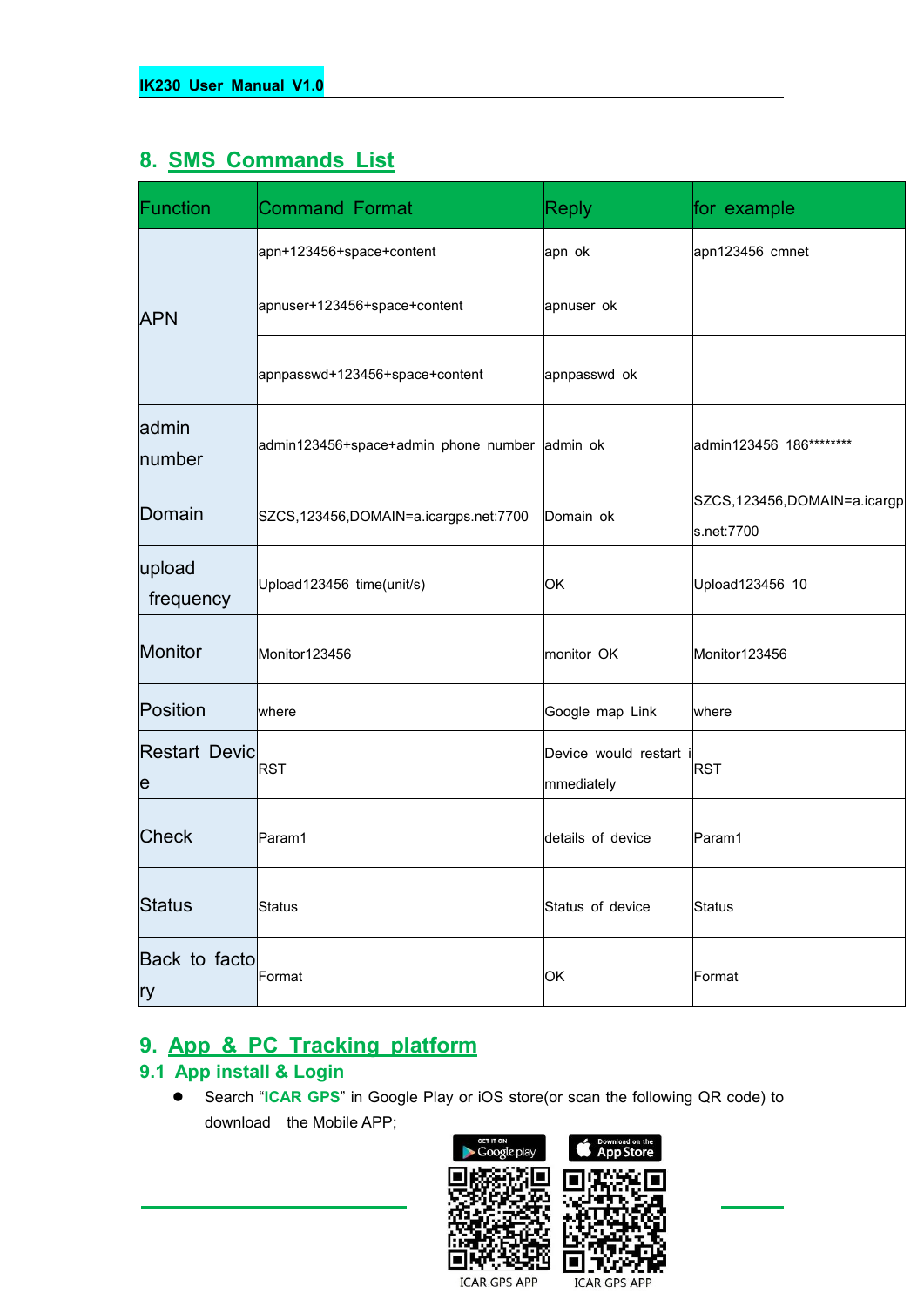- Choose the" Login by Device No.,
- Input your device's ID number and password(default is 123456) to login.



- Choose the" Login by User name.,
- Input your user name and password(default is 123456) to login.

#### **9.2 PC login**

- Web: [www.ic](http://www.trackits.com)argps.net, Choose "**ID No**."
- Input your device's ID number and password(default is 123456) to log in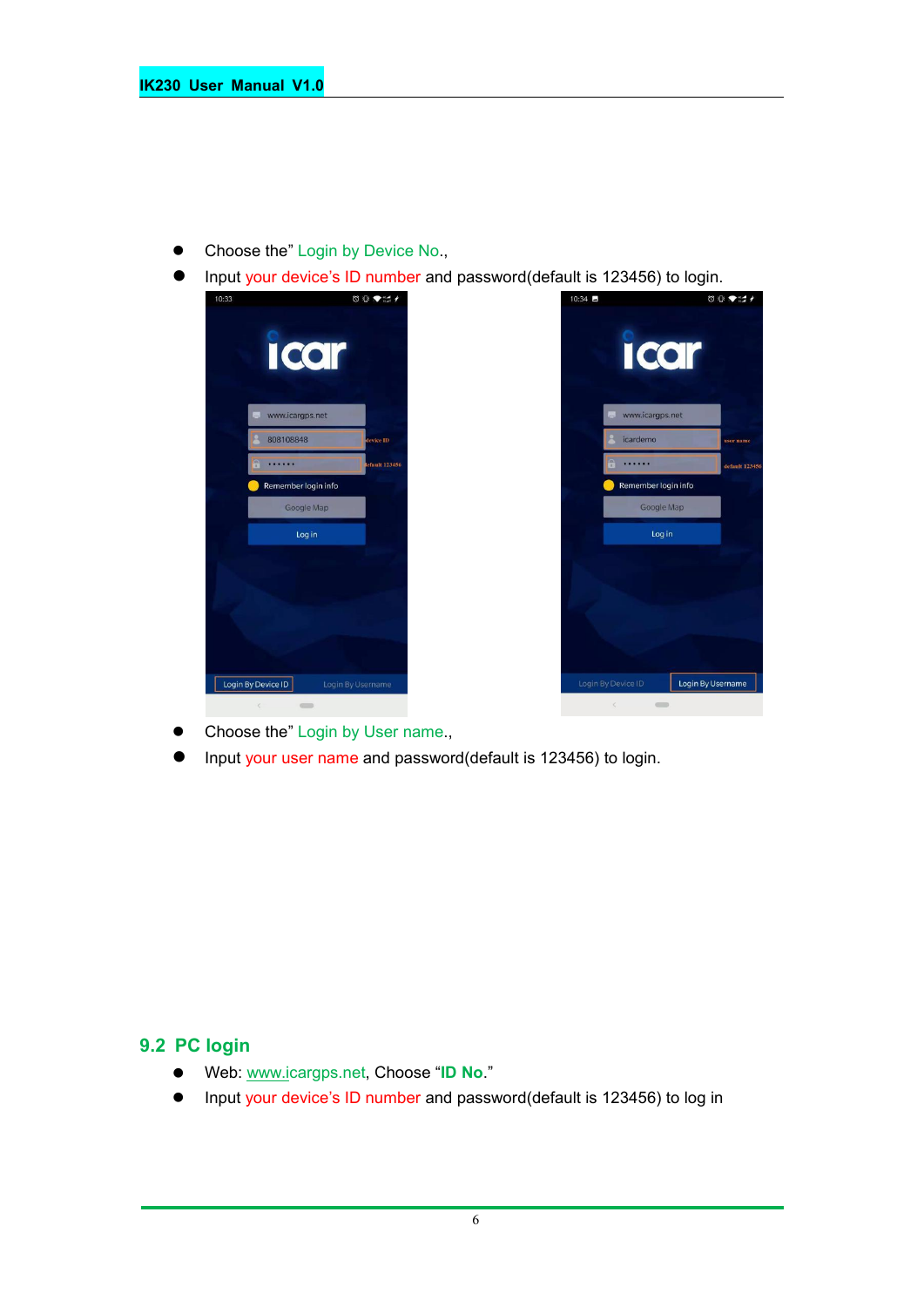|                                                          | U<br>ID No.<br>Account                                        |  |
|----------------------------------------------------------|---------------------------------------------------------------|--|
|                                                          | 808108848<br>device ID                                        |  |
| Download on the<br>App Store<br>GET IT ON<br>Google play | $\mathbf{a}$<br>default 123456<br>                            |  |
|                                                          | $\bullet$<br>enember<br>Demo                                  |  |
| <b>ICAR GPS APP</b><br><b>ICAR GPS APP</b>               | Login<br>We offer<br>$\overline{a}$<br><b>Select language</b> |  |

- Web: [www.ic](http://www.trackits.com)argps.net, Choose "**Account**"
- **Input user name and password(default is 123456) to log in**

|                                                                 | $\bullet$<br>$\bullet$<br>$\big($                                                                             |
|-----------------------------------------------------------------|---------------------------------------------------------------------------------------------------------------|
|                                                                 | ID No.<br>Account<br>icardemo<br>user name                                                                    |
| Download on the<br>GET IT ON<br><b>App Store</b><br>Google play | default 123456<br>-<br>$\bullet$<br>enember<br>Demo                                                           |
| <b>ICAR GPS APP</b><br><b>ICAR GPS APP</b>                      | Login<br>m<br>₩<br><b>PART</b><br>We offer<br>÷<br>n<br>=<br>$\overline{\phantom{0}}$<br>÷<br>select language |

### **10. FAQ**

- Q:**Start up Fail?**
- A:Check the device power on or not.